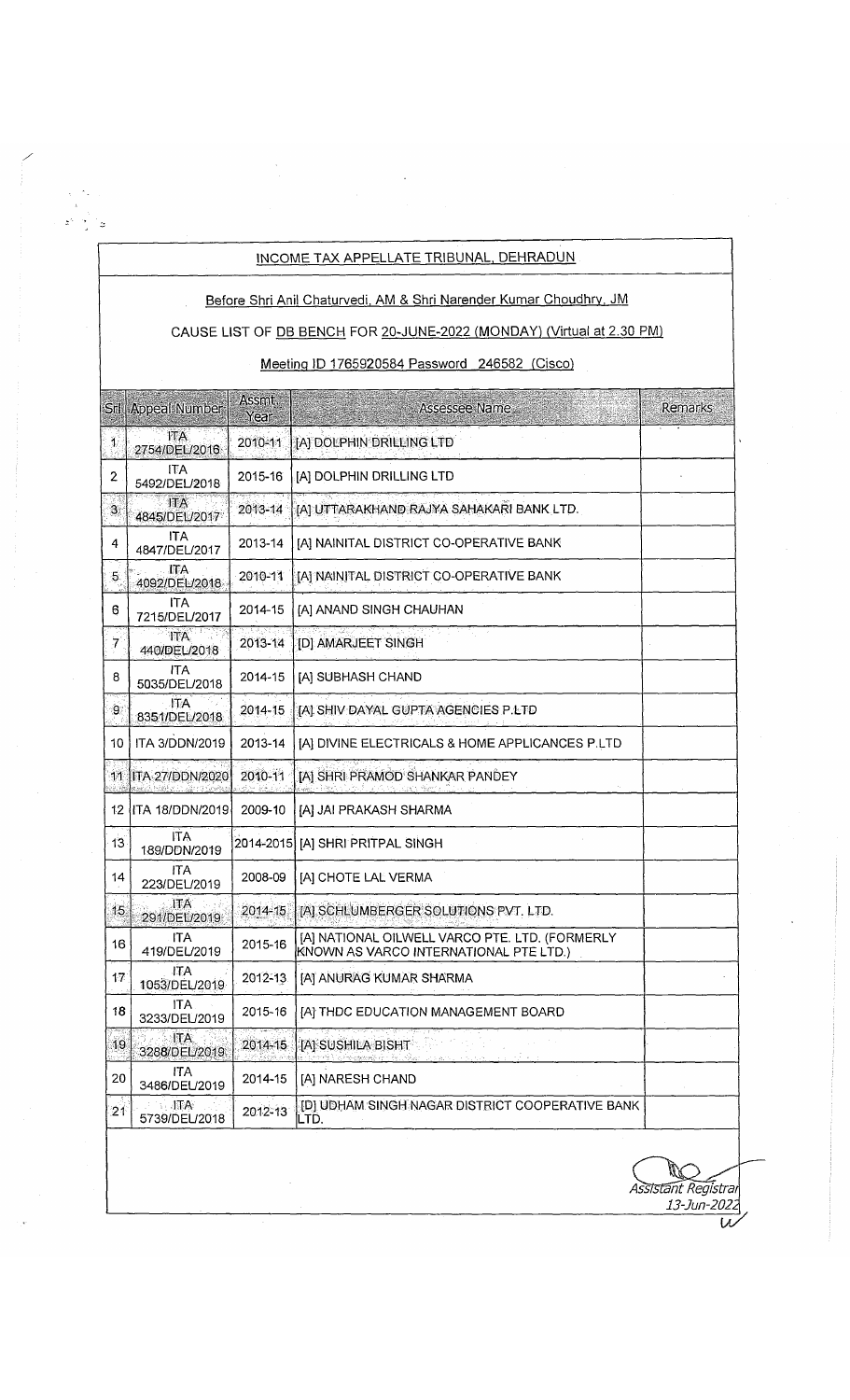## **INCOME TAX APPELLATE TRIBUNAL. DEHRADUN**

#### **CAUSE LIST OF DB BENCH FOR 21-JUNE-2022 (TUESDAYIfVirtual at 2.30 PM1 BEFORE HON'BLE ANIL CHATURVEDI, AM AND HON'BLE NARENDER KUMAR CHOUDHRY, JM**

## **Meeting ID 1765920584 Password : 246582 (Cisco)**

| Srl             | <b>Appeal Number</b>     | Assmt.<br>Year | <b>Assessee Name</b>                                | <b>Remarks</b> |
|-----------------|--------------------------|----------------|-----------------------------------------------------|----------------|
| 1               | <b>ITA 25/DDN/2022</b>   | 2017-18        | [A] M/S. UJVN LIMITED (E.H.)                        |                |
| 2               | ITA 5950/DEL/2010        | 2007-08        | [A] IPR INTERNATIONAL LTD.                          |                |
| 3               | TTA 2632/DEL/2016        | 2007-08        | [A] SHRI DARIYAV SINGH                              |                |
| 4               | ITA 3071/DEL/2016        | 2011-12        | [A] M/S. UTTARAKHAND PURV SAINIK KALYAN NIGAM LTD.  |                |
| 5               | ITA 3072/DEL/2016        | $2012 - 13$    | [A] M/S. UTTARAKHAND PURV SAINIK KALYAN NIGAM LTD.  |                |
| 6               | ITA 725/DEL/2017         | 2013-14        | [A] M/S. UTTARAKHAND PURV SAINIK KALYAN NIGAM LTD.  |                |
| 7               | <b>ITA 3023/DEL/2018</b> | 2013-14        | [D] UTTRAKHAND POORV SAINIK KALYAN NIGAM LTD.       |                |
| 8               | ITA 6446/DEL/2016        | 2012-13        | [A] M/S. KVN AUTO ENGINEERING (P) LTD.              |                |
| و٬              | TTA 873/DEL/2017         | 2012-13        | [A] SAMSUNG HEAVY INDUSTRIES CO. LTD.               |                |
| 10              | ITA 1736/DEL/2017        | 2012-13        | [D] M/S. HIMALAYAN AUTOERA (INDIA) PVT, LTD.        |                |
| 11              | ITA 1786/DEL/2017        | 2012-13        | [A] MAA UMA AGRIFOODS PVT. LTD.                     |                |
| 12              | ITA 2560/DEL/2017        | 2011-12        | [A] SH. GULZAR AHMED                                |                |
| 13:             | ITA 4671/DEL/2017        | 2012-13        | [D] NATURAL HERBALS & SEEDS                         |                |
| 14              | ITA 4746/DEL/2017        | 2012-13        | [A] NATURAL HERBALS & SEEDS                         |                |
| 15              | ITA 4747/DEL/2017        | 2013-14        | [A] NATURAL HERBALS & SEEDS                         |                |
| 16              | ITA 5399/DEL/2017        | 2013-14        | [D] NATURAL HERBALS & SEEDS                         |                |
| 17 <sup>1</sup> | ITA 5425/DEL/2018        | 2015-16        | [A] NATURAL HERBALS & SEEDS                         |                |
|                 | 18   ITA 6331/DEL/2017   | 2014-15        | [A] SPECTRUM GEO LTD.                               |                |
| 19              | ITA 3844/DEL/2018        | 2007-08        | [A] AZAD ALI (DECEASED) THROUGH L/H NAZIRAN KHATOON |                |
| 20              | <b>ITA 3940/DEL/2018</b> | 2013-14        | [A] MEGHA BANSAL                                    |                |
| 21              | ITA 63/DDN/2019          | 2014-15        | [A] RAVINDER JAIN HUF                               | $\star$        |
| 22              | ITA 177/DDN/2019         | 2016-17        | [A] SAMSUNG HEAVY INDUSTRIES CO. LTD.               |                |
| 23              | ITA 1419/DEL/2019        | 2012-13        | [A] NANAK CHAND * + +                               |                |
| 24              | ITA 2438/DEL/2019        | 2011-12        | [A] HOTEL SAURAB                                    |                |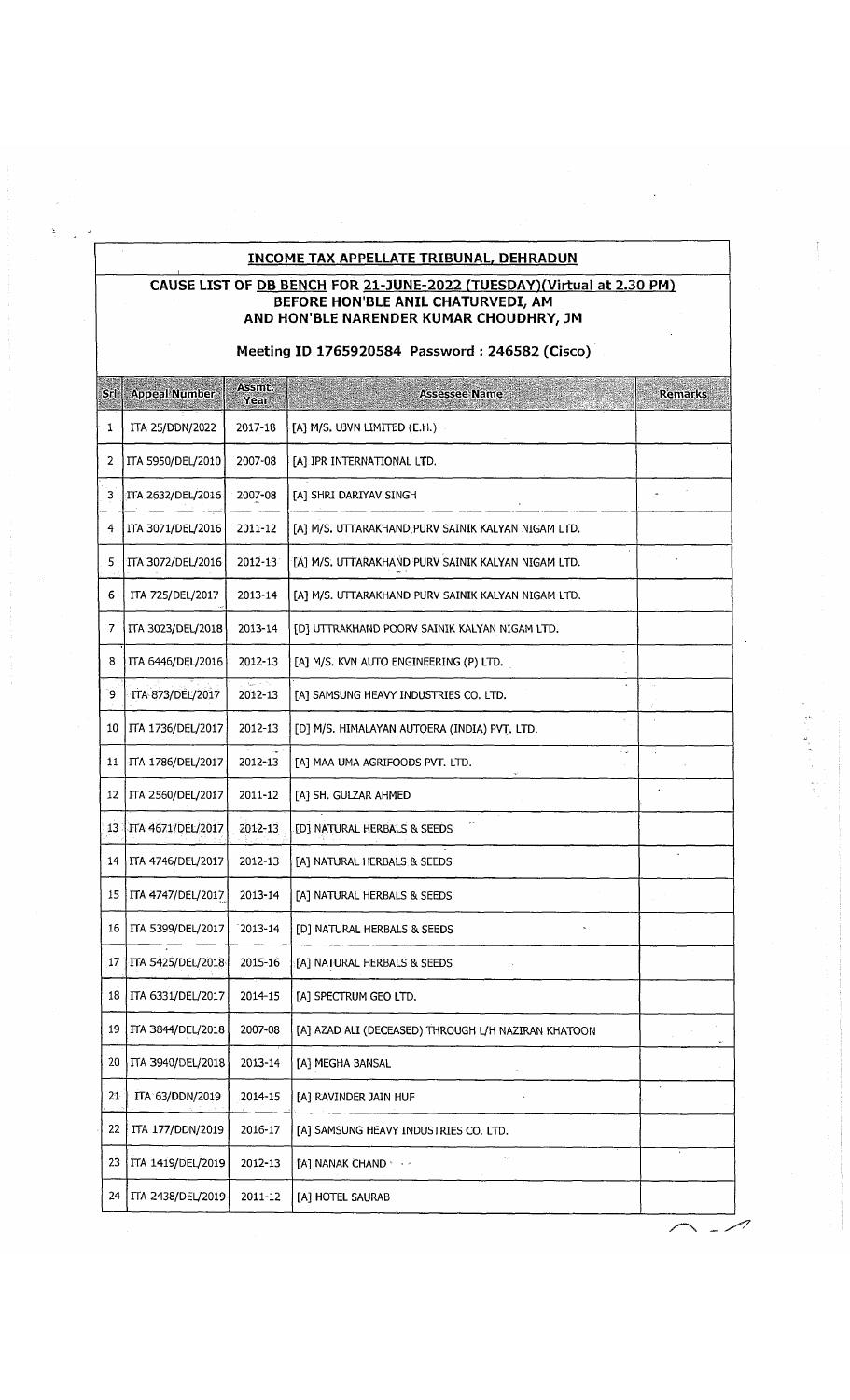## INCOME TAX APPELLATE TRIBUNAL, DEHRADUN

#### Before Shri Anil Chaturvedi. AM & Shri Narender Kumar Choudhrv. JM CAUSE LIST OF <u>DB BENCH</u> FOR <u>22-JUNE-2022 (WEDNESDAY)(Virtual) at 2.30 PM</u>

## Meetinq ID 1765920584 Password 246582 (Cisco)

| Srll            | Appeal<br><b>Number</b>       | Assmt.<br>Year           | <b>Assessee Name</b>                                  | <b>Remarks</b>                     |
|-----------------|-------------------------------|--------------------------|-------------------------------------------------------|------------------------------------|
| $\mathbf{\Psi}$ | <b>ITA</b><br>803/DEL/2012    |                          | 2008-09 [ [D] M/S. DAELIM INDUSTRIAL CO. LTD.         |                                    |
| $\overline{2}$  | <b>ITA</b><br>171/DEL/2013    | 2003-04                  | [D] M/S. DAELIM INDUSTRIAL CO. LTD.                   |                                    |
| $\overline{3}$  | <b>ITA</b><br>4341/DEL/2014   | 2010-11                  | [D] M/S. DAELIM INDUSTRIAL COMPANY LIMITED            |                                    |
| 4               | ITA.<br>2134/DEL/2016         | 2006-07                  | [D] M/S. BG EXPLORATION & PRODUCTION (INDIA)<br>ILTD. |                                    |
| 5               | <b>ITA</b><br>3640/DEL/2016   | $2011 - 12$              | FA] M/S. VINAYAK BUILDCONS                            |                                    |
| 6               | <b>ITA</b><br>5498/DEL/2016   | 2012-13                  | [A] M/S DRISHTI BUILDERS & PROMOTERS                  |                                    |
| 7               | $\text{ITA}$<br>5499/DEL/2016 | $2013 - 14$              | [A] M/S DRISHTI BUILDERS & PROMOTERS                  |                                    |
| 8               | <b>ITA</b><br>6509/DEL/2016   | 2011-12                  | [A] SLO AUTOMOBILES PVT. LTD.                         |                                    |
| $9^{\circ}$     | <b>ITA</b><br>52/DEL/2017     | 2011-12                  | [A] VKJ PROJECTS P LTD.                               |                                    |
| 10              | <b>ITA</b><br>540/DEL/2017    | 2012-13                  | [A] SBL PVT. LTD.                                     |                                    |
| 11              | ΠA<br>908/DEL/2017            | 2012-13                  | [D] M/S. KUMAON MANDAL VIKAS NIGAM LTD.               |                                    |
| 12              | ΠA<br>1200/DEL/2018           | $2013 - 14$              | [D] KUMAON MANDAL VIKAS NIGAM LTD.                    |                                    |
| 13              | $\prod A$<br>40/DDN/2019      | 2014-15                  | TAT KUMAON MANDAL VIKAS NIGAM LTD.                    |                                    |
| 14              | <b>ITA</b><br>1315/DEL/2017   | 2008-09                  | [D] M/S. SAMSUNG HEAVY INDUSTRIES CO. LTD.            |                                    |
| 15              | <b>ITA</b><br>1571/DEL/2017   | 2008-09                  | [A] WELL FLOW DRILLING SERVICES WLL                   |                                    |
| 16              | <b>ITA</b><br>6853/DEL/2017   | 2010-11                  | [A] OMWATI                                            |                                    |
| 17              | ITA<br>3792/DEL/2018          | 22 Teacher St<br>2009-10 | [D] MARUTI SAH & BROTHERS                             |                                    |
| 18              | ITA.<br>4403/DEL/2018         | 2013-14                  | [A] AMIT KHANNA                                       |                                    |
| 19              | <b>ITA</b><br>5653/DEL/2018   | $2011 - 12$              | [A] DIWAN SINGH FARTIYAL                              |                                    |
| 20              | MA<br>373/DEL/2019            | 2013-14                  | [A] GAZANAND                                          |                                    |
| $21\,$          | <b>ITA</b><br>1141/DEL/2019   | 2010-11                  | [A] ANIL KUMAR JAISWAL TH L/H SMT. LATA JAISWAL       |                                    |
| 22              | <b>ITA</b><br>29/DDN/2021     | 2016-<br>2017            | [A] UTTRAKHAND SHIKSHA BHARTI SOCIETY                 |                                    |
|                 |                               |                          |                                                       | Assistant Registran<br>13-Jun-2022 |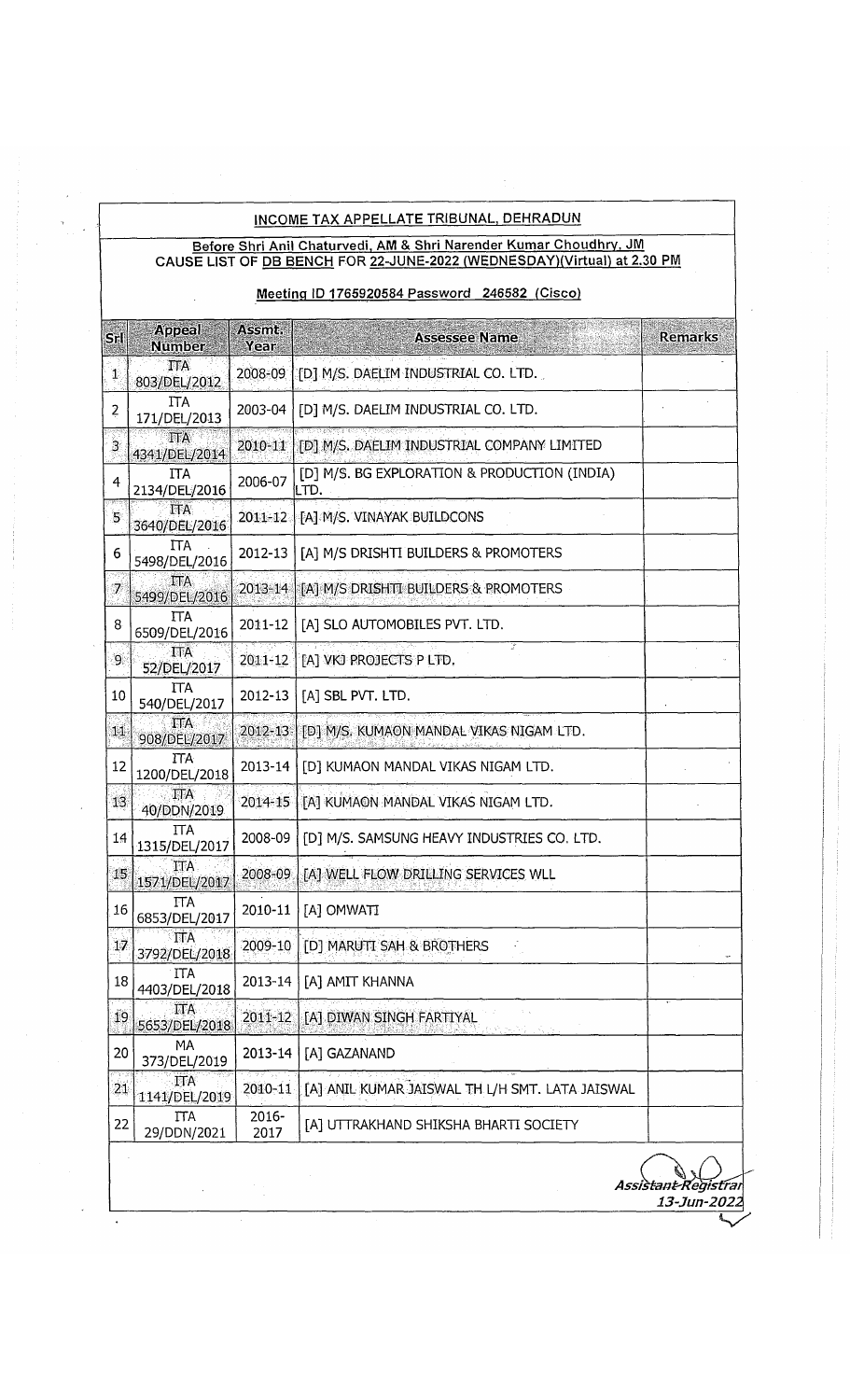#### INCOME TAX APPELLATE TRIBUNAL. DEHRADUN Before Shri Anil Chaturvedi, AM & Shri Narender Kumar Choudhrv, JM CAUSE LIST OF <u>DB BENCH</u> FOR <u>23-JUNE-2022 (THURSDAY)(Virtual) at 2.30 PM</u>

## Meetinq ID 1765920584 Password 246582 (Cisco)

|                | Srl Appeal Number            | Assmt.<br>Year | <b>Assessee Name</b><br>Remarks     |
|----------------|------------------------------|----------------|-------------------------------------|
| 1 <sup>1</sup> | ITA 407/DEL/2014             | 2010-11        | [A] M/S. CONVENTIONAL FASTNERS      |
|                | 2   ITA 6686/DEL/2015        | 2012-13        | [A] CONVENTIONAL FASTNERS           |
|                | 3 TTA 1554/DEL/2015          | 2007-08        | [A] M/S. BEEAM INDUSTRIES PVT. LTD. |
|                | 4 ITA 1555/DEL/2015          | 2008-09        | [A] M/S. BEEAM INDUSTRIES PVT. LTD. |
|                | 5 ITA 1556/DEL/2015          | 2009-10        | [A] M/S. BEEAM INDUSTRIES PVT. LTD. |
|                | 6   ITA 1557/DEL/2015        | 2010-11        | [A] M/S. BEEAM INDUSTRIES PVT. LTD. |
|                | 7 TA 1558/DEL/2015           | 2011-12        | [A] M/S. BEEAM INDUSTRIES PVT. LTD. |
|                | 8   ITA 6510/DEL/2016        | 2012-13        | [A] M/S. BEEAM INDUSTRIES PVT. LTD. |
|                | 9 ITA 6511/DEL/2016          | 2013-14        | [A] M/S. BEEAM INDUSTRIES PVT. LTD. |
|                | 10 ITA 1570/DEL/2015         | 2007-08        | [A] SHRI SALIM ALI                  |
|                | 11 ITA 1572/DEL/2015         | 2007-08        | [A] SHRI AZAD ALI                   |
|                | 12 ITA 1574/DEL/2015         | 2007-08        | [A] SHRI SHAHAZAD ALI               |
|                | 13 ITA 1828/DEL/2015         | 2011-12        | [A] MB PETROLEUM SERVICES LLC       |
|                | 14 ITA 6608/DEL/2016         | 2012-13        | [A] M.B. PETROLEUM SERVICES LLC     |
|                | 15 ITA 749/DEL/2017          | 2012-13        | [A] SH. BAHAR AHMED                 |
|                | 16 ITA 3671/DEL/2017         | 2012-13        | [A] SUBHASH SAINI                   |
|                | 17 ITA 4083/DEL/2017         | 2012-13        | [D] M G ENGINEERING                 |
|                | 18 ITA 5897/DEL/2017 2013-14 |                | [A] BAKER HUGHES SINGAPORE PTE      |
|                | 19 ITA 1883/DEL/2018         | 2014-15        | [D] BAKER HUGHES SINGAPORE PTE      |
|                | 20 CO 132/DEL/2018           | 2014-15        | [A] BAKER HUGHES SINGAPORE PTE      |
|                | 21 ITA 1848/DEL/2018         | 2011-12        | [D] GRAPHIC ERA EDUCATIONAL SOCIETY |
|                | 22 ITA 1850/DEL/2018         | 2013-14        | [D] GRAPHIC ERA EDUCATIONAL SOCIETY |
|                | 23 ITA 1856/DEL/2018         | 2012-13        | [D] KAMAL GHANSALA                  |
|                | 24 ITA 1857/DEL/2018         | 2013-14        | [D] KAMAL GHANSALA                  |
|                | 25 ITA 1858/DEL/2018         | 2014-15        | [D] KAMAL GHANSALA                  |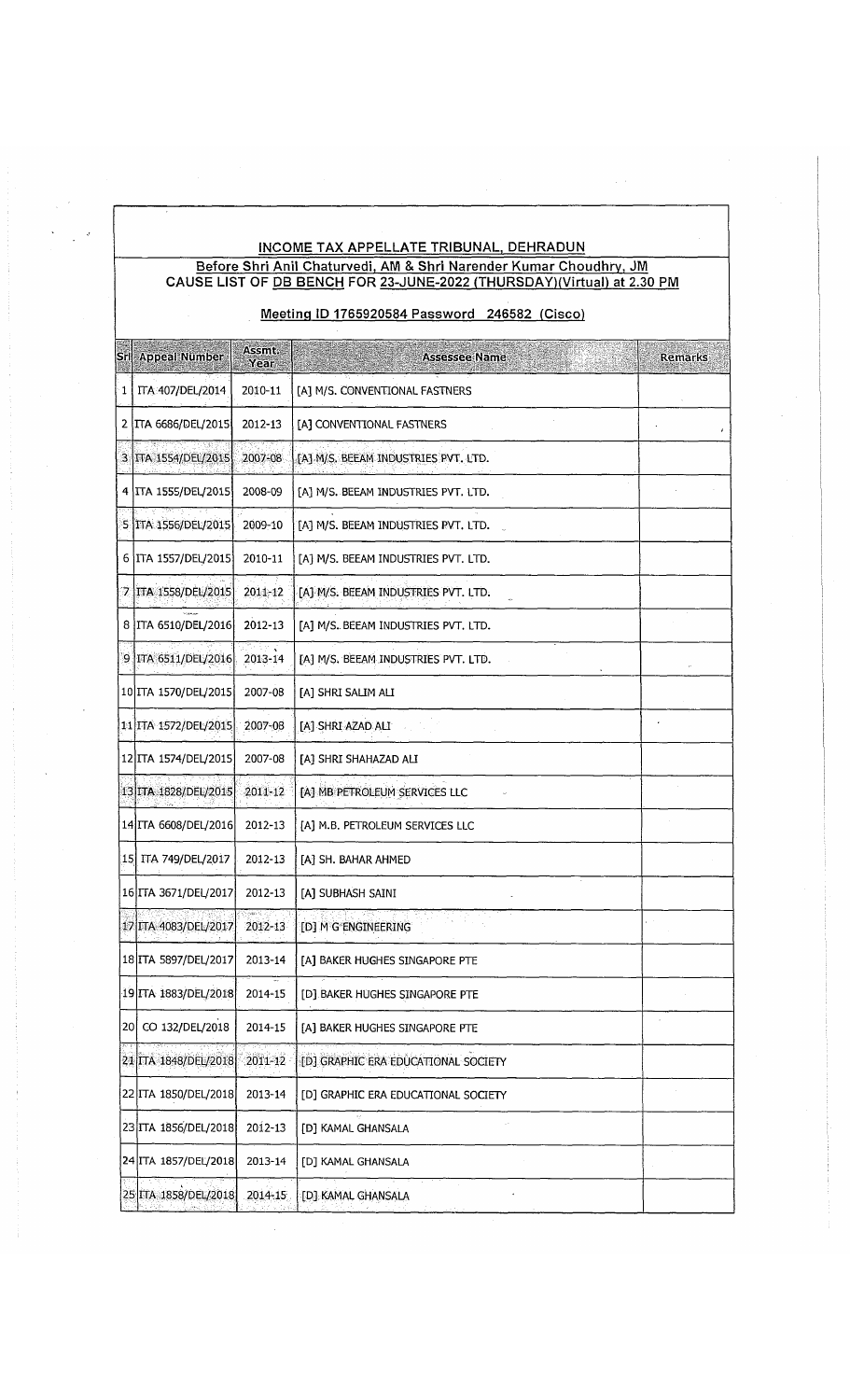# CAUSE LIST OF DB BENCH FOR 23-JUNE-2022 (THURSDAY)

|    | <b>Appeal</b><br><b>Number</b> | Assmt.<br>Year | <b>Remarks</b><br><b>Assessee Name</b> |
|----|--------------------------------|----------------|----------------------------------------|
| 26 | 3557/DEL/2018                  |                | 2014-15   [A] NATURAL HERBALS & SEEDS  |
|    | <b>TTA</b><br>8350/DEL/2018    |                | ' 2016-17   [A] KAILASH AHUJA          |

 $\ddot{\phantom{a}}$ 

*Assistant Registrar*

W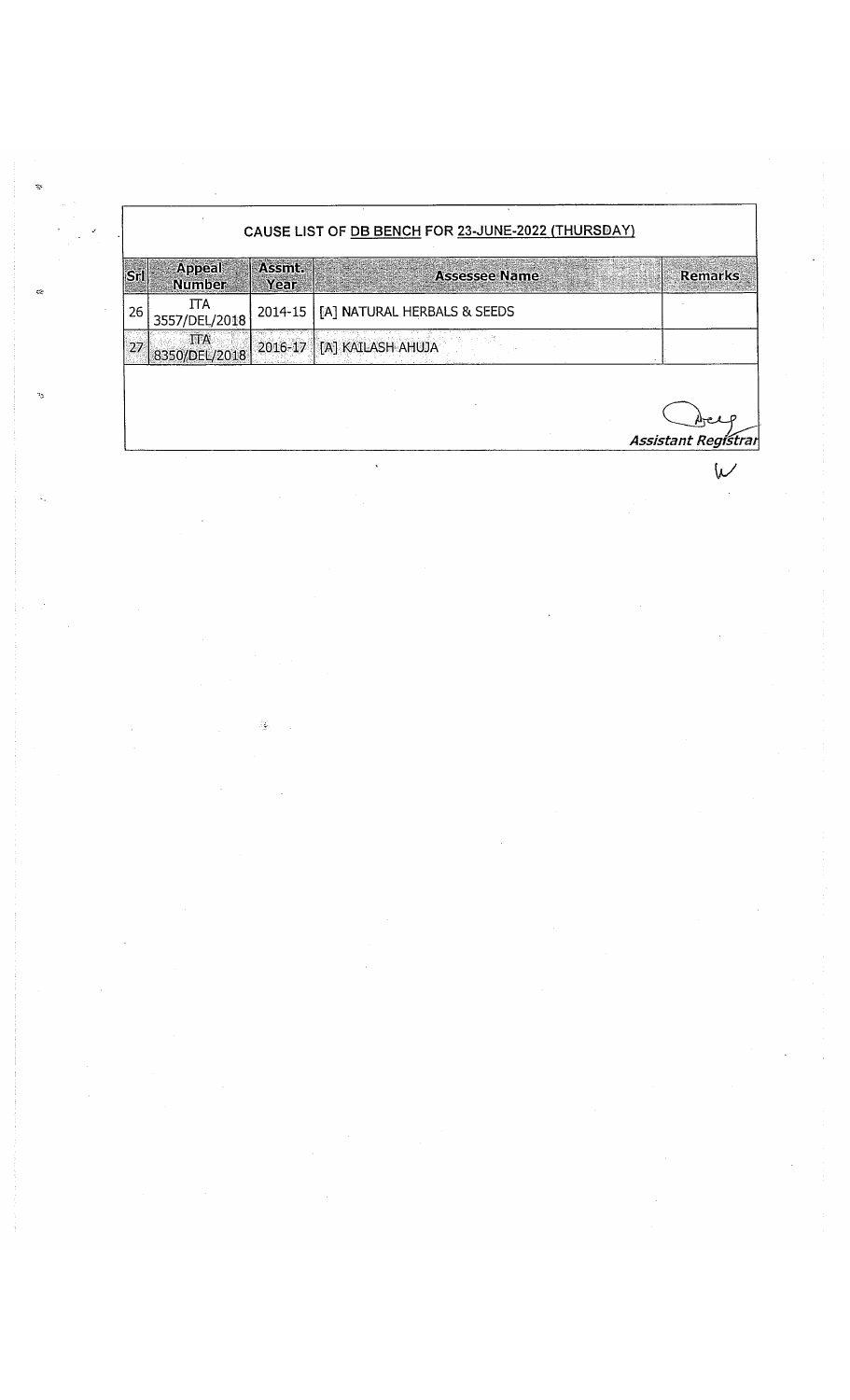#### INCOME TAX APPELLATE TRIBUNAL, DEHRADUN

Before Shri Anil Chaturvedi, AM & Shri Narender Kumar Choudhry, JM CAUSE LIST OF <u>DB BENCH</u> FOR <u>24-JUNE-2022 (FRIDAY)(Virtual) at 2.30 PM</u>

Meetinq ID 1765920584 Password 246582 (Cisco)

|      | Srl   Appeal Number                 | Assmt.<br>Year | Assessee Name                                                       | Remarks |
|------|-------------------------------------|----------------|---------------------------------------------------------------------|---------|
| 1,   | ITA 13/DDN/2022                     | 2015-16        | [A] B G EXPLORATION & PRODUCTION INDIA LIMITED                      |         |
| 2    | ITA 3925/DEL/2012                   | 2008-09        | [A] M/S. JAIPRAKASH POWER VENTURES LTD.                             |         |
| 3    | ITA 3929/DEL/2012                   | 2008-09        | [D] M/S JAI PRAKASH POWER VENTURE LTD.                              |         |
| 4    | ITA 3064/DEL/2013                   | 2007-08        | [A] M/S. JAIPRAKASH POWER VENTURES LTD.                             |         |
| 5,   | ITA 3723/DEL/2013                   | 2009-10        | [A] M/S. JAIPRAKASH POWER VENTURES LTD.                             |         |
| 6    | ITA 1816/DEL/2015                   | 2011-12        | [D] M/S. NATIONAL OIL WELL VARCO PTE LTD.                           |         |
| 7    | ਸਲਾਲ ਵਿਸ਼ਵ ਮੌਤ<br>ITA 1808/DEL/2015 | 2011-12        | [A] NATIONAL OILWELL VARCO PTE LTD.                                 |         |
| 8    | ITA 5898/DEL/2017                   | 2014-15        | [A] NATIONAL OILWELL VARCO PTE. LTD.                                |         |
| 9.   | <b>ITA 2011/DEL/2016</b>            | 2011-12        | [A] R J INDUSTRIAL CORPORATION                                      |         |
| 10   | ITA 4571/DEL/2016                   | 2010-11        | [A] REGENT HEALTHCARE LTD.                                          |         |
| 11   | <b>ITA 5745/DEL/2016</b>            | 2013-14        | [D] M/S. PRITY JAIN PROP.                                           |         |
| 12   | ITA 739/DEL/2017                    | 2012-13        | [A] M/S. REGALLIA JEWELS PVT. LTD.                                  |         |
| 13.  | TTA 4426/DEL/2017                   | 2013-14        | [D] ROLV BERG DRIVE AS                                              |         |
| 14 I | <b>ITA 6114/DEL/2017</b>            | 2009-10        | [D] EXPRESS DRILLING SYSTEMS LLC                                    |         |
| 15   | CO 13/DEL/2018                      | 2009-10        | [A] EXPRESS DRILLING SYSTEMS LLC                                    |         |
| 16   | TTA 6126/DEL/2017                   | 2013-14        | [A] SCHLUMBERGER ASIA SERVICES LTD.                                 |         |
|      | 17   ITA 6173/DEL/2017              | 2014-15        | [D] SCHLUMBERGER ASIA SERVICES LTD.                                 |         |
|      | 18   ITA 5305/DEL/2018              | 2015-16        | [D] SCHLUMBERGER ASIA SERVICES LTD                                  |         |
|      | 19 TTA 5223/DEL/2018                | 2015-16        | [A] SCHLUMBERGER ASIA SERVICES LTD.                                 |         |
| 20   | TTA 6416/DEL/2017                   | 2014-15        | [A] KISAN SAHKARI CHINI MILLS LTD.                                  |         |
|      | 21 TTA 7214/DEL/2017                | 2014-15        | [D] SANKER EDUCATION PVT. LTD.                                      |         |
| 22   | <b>ITA 7476/DEL/2017</b>            | 2014-15        | [D] GAIA SHIP MANAGEMENT AS                                         |         |
| 23   | ITA 5304/DEL/2018                   | 2015-16        | [D] GAIA SHIP MANAGEMENT AS                                         |         |
| 24   | ITA 3191/DEL/2018                   | 2011-12        | [A] UTTARAKHAND ENVIRONMENT PROTECTION & POLLUTION<br>CONTROL BOARD |         |
| 25   | TTA 3192/DEL/2018                   | 2012-13        | [A] UTTARAKHAND ENVIRONMENT PROTECTION & POLLUTION<br>CONTROL BOARD |         |
|      | 26   ITA 3193/DEL/2018              | 2013-14        | [A] UTTARAKHAND ENVIRONMENT PROTECTION & POLLUTION<br>CONTROL BOARD |         |